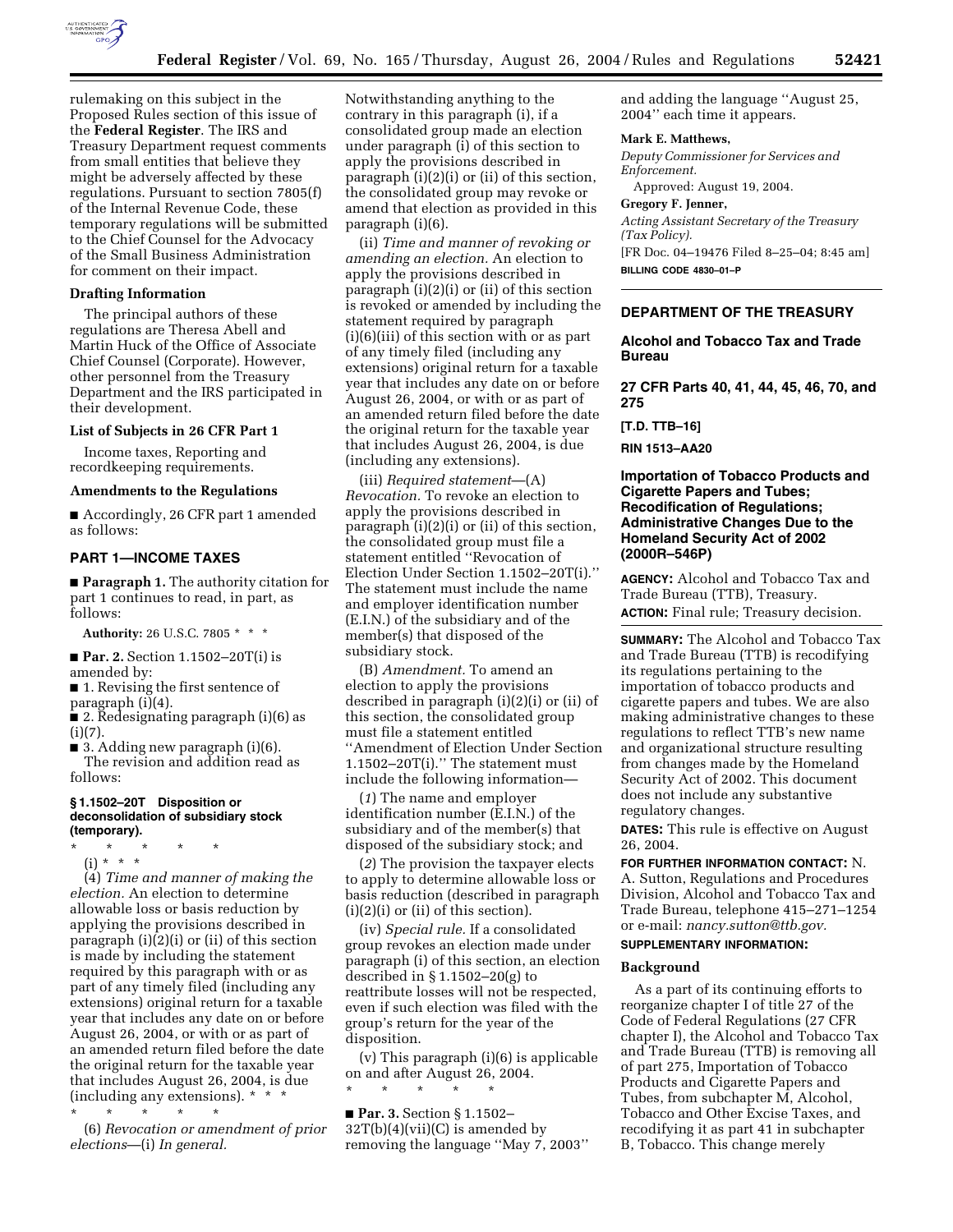DERIVATION TABLE FOR PART 41—

improves the organization of chapter I of title 27. The table below shows from which section of part 275 the requirements of part 41 are derived.

In addition, section 1111 of the Homeland Security Act of 2002 (Public Law 107–296, 116 Stat. 2135) divided the Bureau of Alcohol, Tobacco and Firearms, Department of the Treasury, into two separate agencies, the Bureau of Alcohol, Tobacco, Firearms and Explosives in the Department of Justice, and TTB which remains in the Department of the Treasury. This reorganization requires us to amend each of the CFR parts under our jurisdiction to reflect our Bureau's new name and organizational structure. This document makes the appropriate administrative, nonsubstantive changes to the newly redesignated part 41.

### DERIVATION TABLE FOR PART 41

| The requirements of<br>section                                                                                                      | Are derived from<br>section                                                                                                                        |  |  |
|-------------------------------------------------------------------------------------------------------------------------------------|----------------------------------------------------------------------------------------------------------------------------------------------------|--|--|
| <b>Subpart A</b>                                                                                                                    |                                                                                                                                                    |  |  |
| 41.1<br>.<br>.                                                                                                                      | 275.1                                                                                                                                              |  |  |
| <b>Subpart B</b>                                                                                                                    |                                                                                                                                                    |  |  |
| 41.11<br>.                                                                                                                          | 275.11                                                                                                                                             |  |  |
| <b>Subpart C</b>                                                                                                                    |                                                                                                                                                    |  |  |
| 41.21<br>41.22<br>41.23<br>41.24<br>41.25<br>41.26<br>41.27<br><br>41.28<br>41.29                                                   | 275.21<br>275.22<br>275.23<br>275.24<br>275.25<br>275.26<br>275.27<br>275.28<br>275.29                                                             |  |  |
| <b>Subpart D</b>                                                                                                                    |                                                                                                                                                    |  |  |
| 41.30<br>41.31<br>41.32<br>41.33<br>41.34<br>41.35<br>41.37<br>41.38<br>41.39<br>41.40<br>41.41<br>41.50<br>41.60<br>41.62<br>41.63 | 275.30<br>275.31<br>275.32<br>275.33<br>275.34<br>275.35<br>275.37<br>275.38<br>275.39<br>275.40<br>275.41<br>275.50<br>275.60<br>275.62<br>275.63 |  |  |
| <b>Subpart E</b>                                                                                                                    |                                                                                                                                                    |  |  |
| 41.71<br>41.72<br>41.72a<br>41.72b<br>41.72c<br>41.74                                                                               | 275.71<br>275.72<br>275.72a<br>275.72b<br>275.72c<br>275.73<br>275.74                                                                              |  |  |

| Continued                                                                                                                                                                                                                                                                                                                                                                                                                                      |                                                                                                                                                                                                                                                                                                                                                                                      |  |  |
|------------------------------------------------------------------------------------------------------------------------------------------------------------------------------------------------------------------------------------------------------------------------------------------------------------------------------------------------------------------------------------------------------------------------------------------------|--------------------------------------------------------------------------------------------------------------------------------------------------------------------------------------------------------------------------------------------------------------------------------------------------------------------------------------------------------------------------------------|--|--|
| The requirements of<br>section                                                                                                                                                                                                                                                                                                                                                                                                                 | Are derived from<br>section                                                                                                                                                                                                                                                                                                                                                          |  |  |
| 41.75                                                                                                                                                                                                                                                                                                                                                                                                                                          | 275.75                                                                                                                                                                                                                                                                                                                                                                               |  |  |
| <b>Subpart F</b>                                                                                                                                                                                                                                                                                                                                                                                                                               |                                                                                                                                                                                                                                                                                                                                                                                      |  |  |
| 41.81<br>41.82<br>41.83<br>41.85<br>41.85a<br>41.86<br>                                                                                                                                                                                                                                                                                                                                                                                        | 275.81<br>275.82<br>275.83<br>275.85<br>275.85a<br>275.86                                                                                                                                                                                                                                                                                                                            |  |  |
| <b>Subpart G</b>                                                                                                                                                                                                                                                                                                                                                                                                                               |                                                                                                                                                                                                                                                                                                                                                                                      |  |  |
| 41.101<br>41.105<br><br>41.106<br><br>41.107<br><br>41.108<br>41.109<br><br>41.110<br><br>41.111<br><br>41.112<br><br>41.113<br>41.114<br><br>41.114a<br>41.115<br>41.115a<br>41.116<br><br>41.117<br><br>41.118<br><br>41.119<br><br>41.120<br><br>41.121<br><br>41.122<br><br>41.123<br><br>41.124<br><br>41.125<br><br>41.126<br><br>41.127<br><br>41.128<br><br>41.129<br><br>41.135<br>41.136<br>41.137<br>41.138<br>41.139<br><br>41.140 | 275.101<br>275.105<br>275.106<br>275.107<br>275.108<br>275.109<br>275.110<br>275.111<br>275.112<br>275.113<br>275.114<br>275.114a<br>275.115<br>275.115a<br>275.116<br>275.117<br>275.118<br>275.119<br>275.120<br>275.121<br>275.122<br>275.123<br>275.124<br>275.125<br>275.126<br>275.127<br>275.128<br>275.129<br>275.135<br>275.136<br>275.137<br>275.138<br>275.139<br>275.140 |  |  |
| 41.141                                                                                                                                                                                                                                                                                                                                                                                                                                         | 275.141                                                                                                                                                                                                                                                                                                                                                                              |  |  |
| <b>Subpart H</b>                                                                                                                                                                                                                                                                                                                                                                                                                               |                                                                                                                                                                                                                                                                                                                                                                                      |  |  |
| 41.151–41.153                                                                                                                                                                                                                                                                                                                                                                                                                                  | 275.151-<br>275.153                                                                                                                                                                                                                                                                                                                                                                  |  |  |
| Subpart I                                                                                                                                                                                                                                                                                                                                                                                                                                      |                                                                                                                                                                                                                                                                                                                                                                                      |  |  |
| 41.161<br>41.162<br>41.163<br>41.165<br>41.170<br><br>41.171<br><br>41.172<br>41.173<br>41.174                                                                                                                                                                                                                                                                                                                                                 | 275.161<br>275.162<br>275.163<br>275.165<br>275.170<br>275.171<br>275.172<br>275.173<br>275.174                                                                                                                                                                                                                                                                                      |  |  |
| Subpart J                                                                                                                                                                                                                                                                                                                                                                                                                                      |                                                                                                                                                                                                                                                                                                                                                                                      |  |  |
| 41.181<br>.<br>41.182                                                                                                                                                                                                                                                                                                                                                                                                                          | 275.181<br>275.182                                                                                                                                                                                                                                                                                                                                                                   |  |  |

## DERIVATION TABLE FOR PART 41— **Continued**

| The requirements of<br>section | Are derived from<br>section |  |
|--------------------------------|-----------------------------|--|
| 41.183                         | 275.183                     |  |
| <b>Subpart K</b>               |                             |  |
| 41.190                         | 275.190                     |  |
| 41.191                         | 275.191                     |  |
| 41.192                         | 275.192                     |  |
| 41.193                         | 275.193                     |  |
| 41.194                         | 275.194                     |  |
| 41.195                         | 275.195                     |  |
| 41.196                         | 275.196                     |  |
| 41.197                         | 275.197                     |  |
| 41.198                         | 275.198                     |  |
| 41.199                         | 275.199                     |  |
| 41.200                         | 275.200                     |  |
| 41.201                         | 275.201                     |  |
| 41.202                         | 275.202                     |  |
| 41.203                         | 275.203                     |  |
| 41.204                         | 275.204                     |  |
| 41.205                         | 275.205                     |  |
| 41.206                         | 275.206                     |  |
| 41.207                         | 275.207                     |  |
| 41.208                         | 275.208                     |  |
| Subpart L                      |                             |  |
| 41.220                         | 275.220                     |  |
| 41.221                         | 275.221                     |  |
| 41.222                         | 275.222                     |  |
| 41.223                         | 275.223                     |  |
| 41.224                         | 275.224                     |  |
| 41.225                         | 275.225                     |  |
| 41.226                         | 275.226                     |  |
| 41.227                         | 275.227                     |  |
| 41.228                         | 275.228                     |  |

## **Regulatory Flexibility Act**

Because no notice of proposed rulemaking is required for this final rule under 5 U.S.C. 553, the provisions of the Regulatory Flexibility Act (5 U.S.C. 601 *et seq.*) do not apply.

#### **Executive Order 12866**

This final rule is not a significant regulatory action as defined in Executive Order 12866. Accordingly, this final rule is not subject to the analysis requirement of this Executive Order.

### **Inapplicability of Prior Notice and Comment and Delayed Effective Date Requirements**

Because this final rule merely makes organizational and technical or conforming nonsubstantive amendments to improve the layout of the regulations and to reflect the new name and organizational structure of TTB, no notice of proposed rulemaking and public comment period are required under 5 U.S.C.  $553(b)(B)$ . For the same reasons, this final rule is not subject to the delayed effective date requirement of 5 U.S.C. 553(d).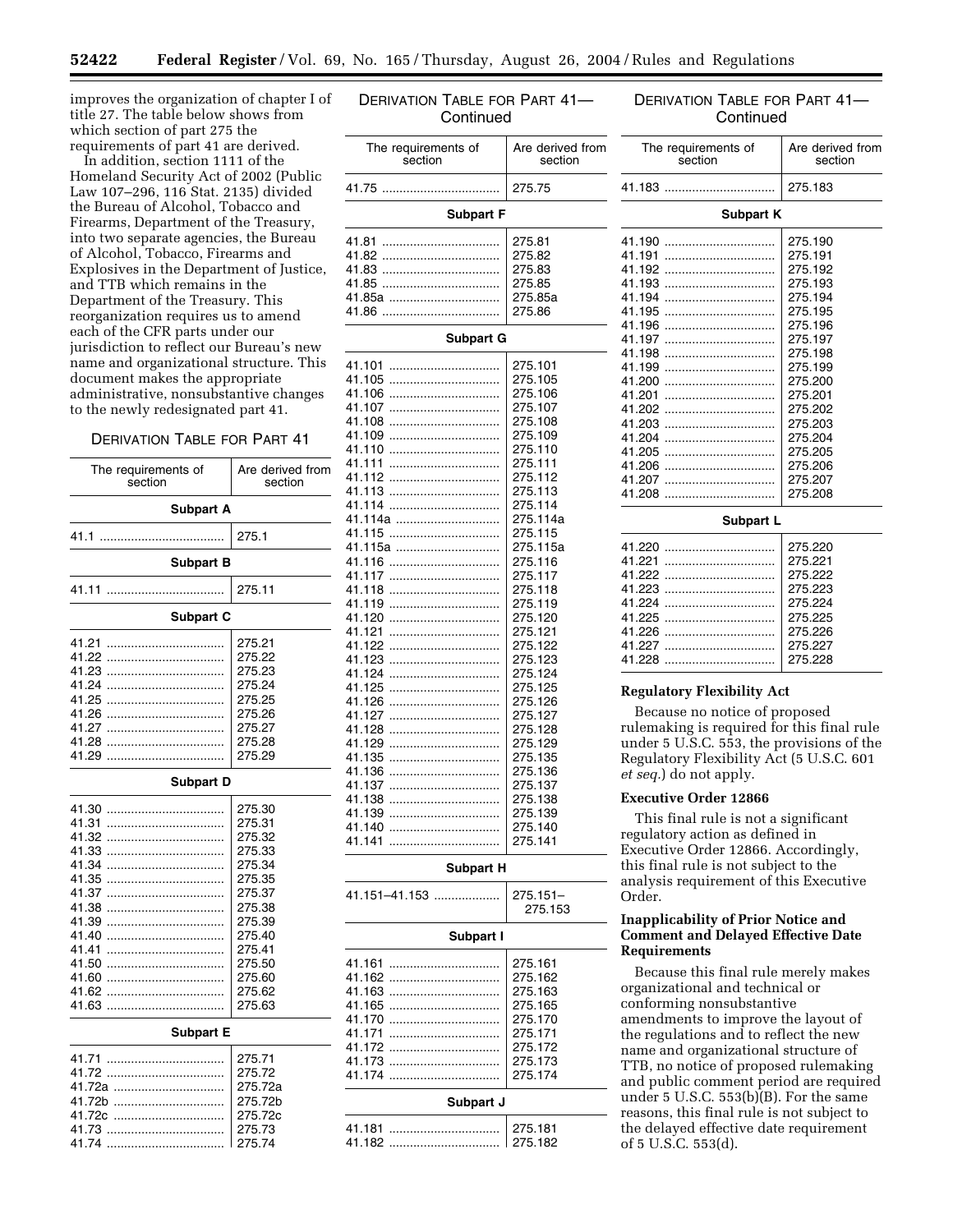# **Drafting Information**

The principal author of this document is N. A. Sutton, Regulations and Procedures Division, Alcohol and Tobacco Tax and Trade Bureau.

## **List of Subjects**

#### *27 CFR Part 40*

Cigars and cigarettes, Claims, Electronic funds transfers, Excise taxes, Imports, Labeling, Packaging and containers, Reporting and recordkeeping requirements, Surety bonds, Tobacco.

### *27 CFR Part 41*

Cigars and cigarettes, Claims, Customs duties and inspection, Electronic funds transfers, Excise taxes, Imports, Labeling, Packaging and containers, Puerto Rico, Reporting and recordkeeping requirements, Surety bonds, Tobacco, Virgin Islands, Warehouses.

#### *27 CFR Part 44*

Aircraft, Armed forces, Cigars and cigarettes, Claims, Customs duties and inspection, Excise taxes, Exports, Foreign trade zones, Labeling, Packaging and containers, Reporting and recordkeeping requirements, Surety bonds, Tobacco, Vessels, Warehouses.

### *27 CFR Part 45*

Cigars and cigarettes, Excise taxes, Labeling, Packaging and containers, Reporting and recordkeeping requirements, Tobacco.

### *27 CFR Part 46*

Cigars and cigarettes, Claims, Excise taxes, Penalties, Reporting and recordkeeping requirements, Seizures and forfeitures, Surety bonds, Tobacco.

#### *27 CFR Part 70*

Administrative practice and procedure, Claims, Excise taxes, Freedom of information, Law enforcement, Penalties, Reporting and recordkeeping requirements, Surety bonds.

## *27 CFR Part 275*

Cigars and cigarettes, Claims, Customs duties and inspection, Electronic funds transfers, Excise taxes, Imports, Labeling, Packaging and containers, Puerto Rico, Reporting and recordkeeping requirements, Surety bonds, Tobacco, Virgin Islands, Warehouses.

## **Amendments to the Regulations**

■ For the reasons stated in the preamble, TTB amends chapter 1 of title 27 of the Code of Federal Regulations as follows:

## **PART 40—MANUFACTURE OF TOBACCO PRODUCTS AND CIGARETTE PAPERS AND TUBES**

■ 1. The authority citation for 27 CFR part 40 continues to read as follows:

**Authority:** 26 U.S.C. 5142, 5143, 5146, 5701, 5703–5705, 5711–5713, 5721–5723, 5731, 5741, 5751, 5753, 5761–5763, 6061, 6065, 6109, 6151, 6301, 6302, 6311, 6313, 6402, 6404, 6423, 6676, 6806, 7011, 7212, 7325, 7342, 7502, 7503, 7606, 7805; 31 U.S.C. 9301, 9303, 9304, 9306.

#### **§ 40.165a [Amended]**

■ 2. Amend the first sentence of paragraphs  $(a)(1)$ ,  $(b)(1)$  and  $(b)(3)$  of § 40.165a by removing the reference to 'parts 275 and 285" and adding, in its place, a reference to ''part 41''.

### **§§ 40.236, 40.357 and 40.452 [Amended]**

■ 3. Remove the reference to "part 275" and add, in its place, a reference to ''part 41'' in the following places:

■ a. Section 40.236;

 $\blacksquare$  b. Section 40.357 (a)(1), (b)(1), and (b)(3); and

■ c. Section 40.452.

## **PART 44—EXPORTATION OF TOBACCO PRODUCTS AND CIGARETTE PAPERS AND TUBES, WITHOUT PAYMENT OF TAX, OR WITH DRAWBACK OF TAX**

■ 4. The authority citation for 27 CFR part 44 continues to read as follows:

**Authority:** 26 U.S.C. 5142, 5143, 5146, 5701, 5703–5705, 5711–5713, 5721–5723, 5731, 5741, 5751, 5754, 6061, 6065, 6151, 6402, 6404, 6806, 7011, 7212, 7342, 7606, 7805; 31 U.S.C. 9301, 9303, 9304, 9306.

#### **§ 44.11 [Amended]**

■ 5. Amend the definition of "Sale price'' in § 44.11 by removing the reference to ''275.39'' and adding, in its place, a reference to ''41.39''.

## **PART 45—REMOVAL OF TOBACCO PRODUCTS AND CIGARETTE PAPERS AND TUBES, WITHOUT PAYMENT OF TAX, FOR USE OF THE UNITED STATES**

■ 6. The authority citation for 27 CFR part 45 continues to read as follows:

**Authority:** 26 U.S.C. 5703, 5704, 5705, 5723, 5741, 5751, 5762, 5763, 6313, 7212, 7342, 7606, 7805, 44 U.S.C. 3504(h).

## **§ 45.11 [Amended]**

■ 7. Amend the definition of "Sale price'' in § 45.11 by removing the reference to ''275.39'' and adding, in its place, a reference to ''41.39''.

## **PART 46—MISCELLANEOUS REGULATIONS RELATING TO TOBACCO PRODUCTS AND CIGARETTE PAPERS AND TUBES**

■ 8. The authority citation for 27 CFR part 46 continues to read as follows:

**Authority:** 18 U.S.C. 2341–2346, 26 U.S.C. 5704, 5708, 5751, 5754, 5761–5763, 6001, 6601, 6621, 6622, 7212, 7342, 7602, 7606, 7805, 44 U.S.C. 3504(h), 49 U.S.C. 782, unless otherwise noted.

#### **§ 46.72 [Amended]**

■ 9. Amend the definition of "Sale price'' in § 46.72 by removing the reference to "275.39" and adding, in its place, a reference to ''41.39''.

### **§ 46.166 [Amended]**

 $\blacksquare$  10. Amend § 46.166 as follows: ■ a. In paragraph (a), first sentence, remove the reference to ''parts 270 and 275'' and add, in its place, a reference to  $\lq\lq$  parts 40 and 41".

■ b. In paragraph (c) remove the reference to ''§ 275.83'' and add, in its place, a reference to ''§ 41.83.''

#### **§ 46.167 [Amended]**

■ 11. Amend § 46.167 by removing the reference to ''parts 40 and 275'' each place it appears, and add, in each place, a reference to ''parts 40 and 41''.

#### **§ 46.255 [Amended]**

■ 12. Amend paragraph (d) of § 46.255 by removing the reference to ''part 275'' and adding, in its place, a reference to ''part 41''.

## **PART 70—PROCEDURE AND ADMINISTRATION**

■ 13. The authority citation for 27 CFR part 70 continues to read as follows:

**Authority:** 5 U.S.C. 301 and 552; 26 U.S.C. 4181, 4182, 5146, 5203, 5207, 5275, 5367, 5415, 5504, 5555, 5684(a), 5741, 5761(b), 5802, 6020, 6021, 6064, 6102, 6155, 6159, 6201, 6203, 6204, 6301, 6303, 6311, 6313, 6314, 6321, 6323, 6325, 6326, 6331–6343, 6401–6404, 6407, 6416, 6423, 6501–6503, 6511, 6513, 6514, 6532, 6601, 6602, 6611, 6621, 6622, 6651, 6653, 6656–6658, 6665, 6671, 6672, 6701, 6723, 6801, 6862, 6863, 6901, 7011, 7101, 7102, 7121, 7122, 7207, 7209, 7214, 7304, 7401, 7403, 7406, 7423, 7424, 7425, 7426, 7429, 7430, 7432, 7502, 7503, 7505, 7506, 7513, 7601–7606, 7608– 7610, 7622, 7623, 7653, 7805.

#### **§ 70.431 [Amended]**

 $\blacksquare$  14. Amend § 70.431(b)(3) by removing the reference to ''Part 275'' and adding, in its place, a reference to ''Part 41''.

### **§ 70.461 [Amended]**

■ 15. Amend § 70.461 by removing the reference to ''part 275'' and adding, in its place, a reference to ''part 41''.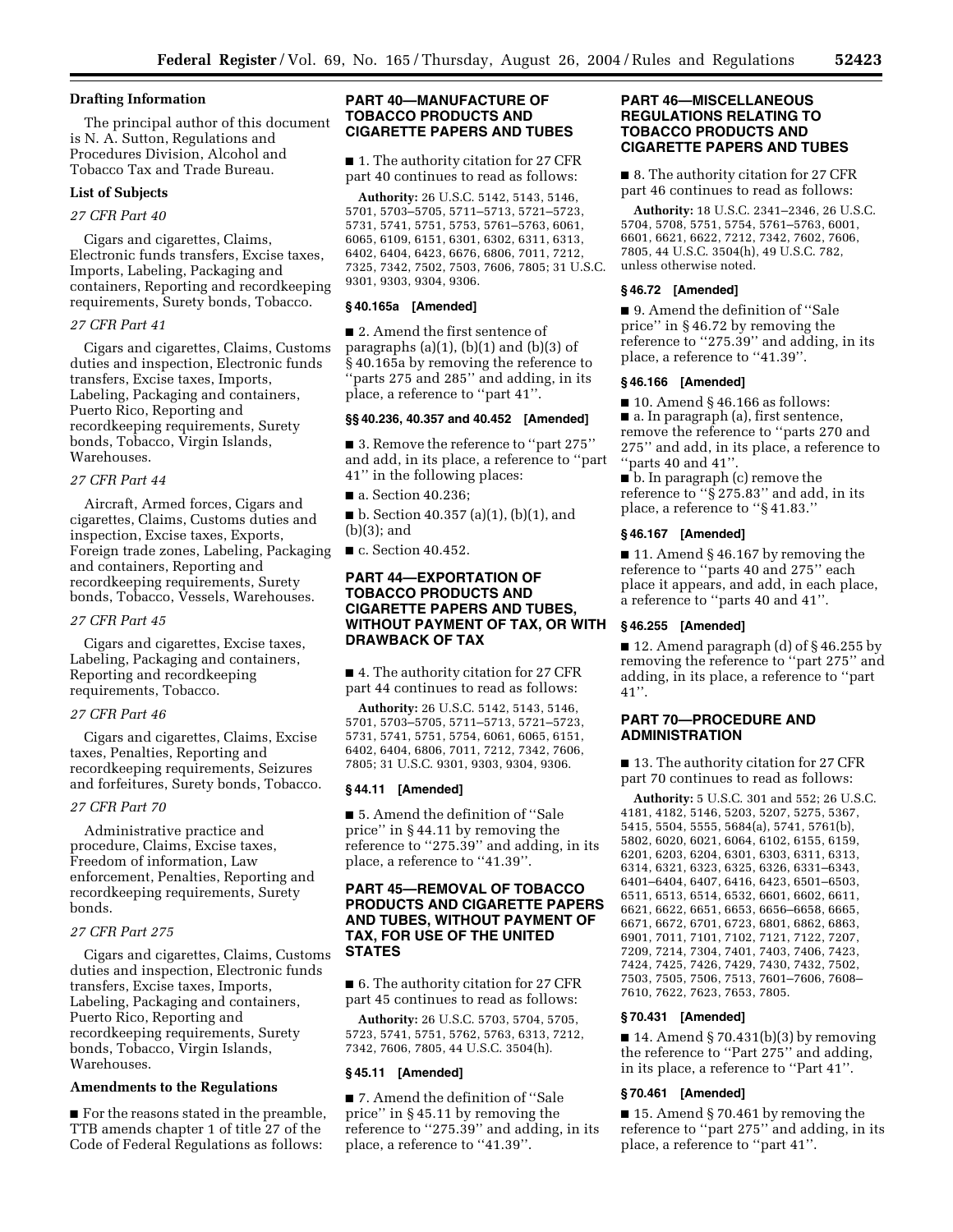#### **PART 275—IMPORTATION OF TOBACCO PRODUCTS AND CIGARETTE PAPERS AND TUBES**

■ 16. The authority citation for 27 CFR part 275 continues to read as follows:

**Authority:** 18 U.S.C. 2342; 26 U.S.C. 5701, 5703, 5704, 5705, 5708, 5712, 5713, 5721, 5722, 5723, 5741, 5754, 5761, 5762, 5763, 6301, 6302, 6313, 6404, 7101, 7212, 7342, 7606, 7651, 7652, 7805; 31 U.S.C. 9301, 9303, 9304, 9306.

## **PART 275—[REDESIGNATED AS PART 41]**

■ 17. Transfer 27 CFR part 275 from chapter I, subchapter M, to chapter I, subchapter B, and redesignate as 27 CFR part 41.

# **PART 41—IMPORTATION OF TOBACCO PRODUCTS AND CIGARETTE PAPERS AND TUBES**

■ 18. Revise the authority citation for the newly redesignated 27 CFR part 41 to read as follows:

**Authority:** 18 U.S.C. 2342; 26 U.S.C. 5701, 5703, 5704, 5705, 5708, 5712, 5713, 5721– 5723, 5741, 5754, 5761–5763, 6301, 6302, 6313, 6404, 7101, 7212, 7342, 7606, 7651, 7652, 7805; 31 U.S.C. 9301, 9303, 9304, 9306.

#### **§ 41.11 [Amended]**

 $\blacksquare$  19. Amend § 41.11 as follows:

■ a. Add, in alphabetical order, a definition of ''Administrator'' to read as set forth below:

■ **b**. Remove the definition of ''Appropriate ATF officer'' and add, in its place, the definition of ''Appropriate TTB officer'' to read as set forth below:

■ c. Remove the definitions of ''Associate Director (Compliance Operations)," "ATF," "ATF officer," and ''Chief, Puerto Rico Operations.''

■ d. In the definition of "Computation or computed'' remove the reference to ''an ATF officer'' and add, in its place, a reference to ''the appropriate TTB officer''.

■ e. Remove the definitions of "Director" and ''District director.''

■ f. In paragraph (3)(v) of the definition of ''Records'' remove the reference to "ATF" each place it appears, and add, in each place, a reference to ''TTB''. ■ g. Remove the definitions of ''Region,'' and ''Regional Director (compliance).''

■ h. In the definition of "Sale price", remove the reference to ''§ 275.39'' and add, in its place, a reference to ''§ 41.39''.

The additions to §41.11 read as follows:

## **§ 41.11 Meaning of terms.**

\* \* \* \* \* *Administrator.* The Administrator, Alcohol and Tobacco Tax and Trade Bureau, Department of the Treasury, Washington, DC.

*Appropriate TTB officer.* An officer or employee of the Alcohol and Tobacco Tax and Trade Bureau (TTB) authorized to perform any functions relating to the administration or enforcement of this part by TTB Order 1135.41, Delegation of the Administrator's Authorities in 27 CFR Part 41, Importation of Tobacco Products and Cigarette Papers and Tubes.

\* \* \* \* \*

### **§ 41.21 [Amended]**

■ 20. Amend § 41.21 as follows:

■ a. In paragraph (a) remove the word ''Director'' and add, in its place, the word ''Administrator''.

■ b. Revise paragraph (b) to read as follows:

# **§ 41.21 Forms prescribed.**

\* \* \* \* \* (b) Forms prescribed by this part are available for printing through the TTB Web site (*http://www.ttb.gov/*) or by mailing a request to the Alcohol and Tobacco Tax and Trade Bureau, National Revenue Center, 550 Main Street, Room 1516, Cincinnati, OH 45202.

### **§§ 41.22, 41.23, 41.24, 41.25, 41.26 and 41.27 [Amended]**

■ 21. Amend the sections listed above as follows:

| Amend:                                    | By removing the reference to:                                               | And replacing it with:                                                                                                                                                                                      |
|-------------------------------------------|-----------------------------------------------------------------------------|-------------------------------------------------------------------------------------------------------------------------------------------------------------------------------------------------------------|
| §41.26, introductory text (two times)     | to the regional director (compliance) for trans-<br>mittal to the Director. | any appropriate TTB officer.<br>TTB.<br>any appropriate TTB officer.<br>any appropriate TTB officer.<br>any appropriate TTB officer.<br>TTB.<br>appropriate TTB officer.<br>to the appropriate TTB officer. |
| $\S$ 41.26, concluding text (three times) | to the regional director (compliance) for trans-<br>mittal to the Director. | appropriate TTB officer.<br>appropriate TTB officer.<br>judgment of the appropriate TTB Officer.<br>to the appropriate TTB officer.<br>the appropriate TTB officer under this section.                      |

### **§ 41.29 [Amended]**

■ 22. Revise § 41.29 to read as follows:

### **§ 41.29 Delegations of the Administrator.**

The regulatory authorities of the Administrator contained in this part are delegated to appropriate TTB officers. These TTB officers are specified in TTB

Order 1135.41, Delegation of the Administrator's Authorities in 27 CFR Part 41, Importation of Tobacco Products and Cigarette Papers and Tubes. You may obtain a copy of this order by accessing the TTB Web site (*http://www.ttb.gov/*) or by mailing a request to the Alcohol and Tobacco Tax

and Trade Bureau, National Revenue Center, 550 Main Street, Room 1516, Cincinnati, OH 45202.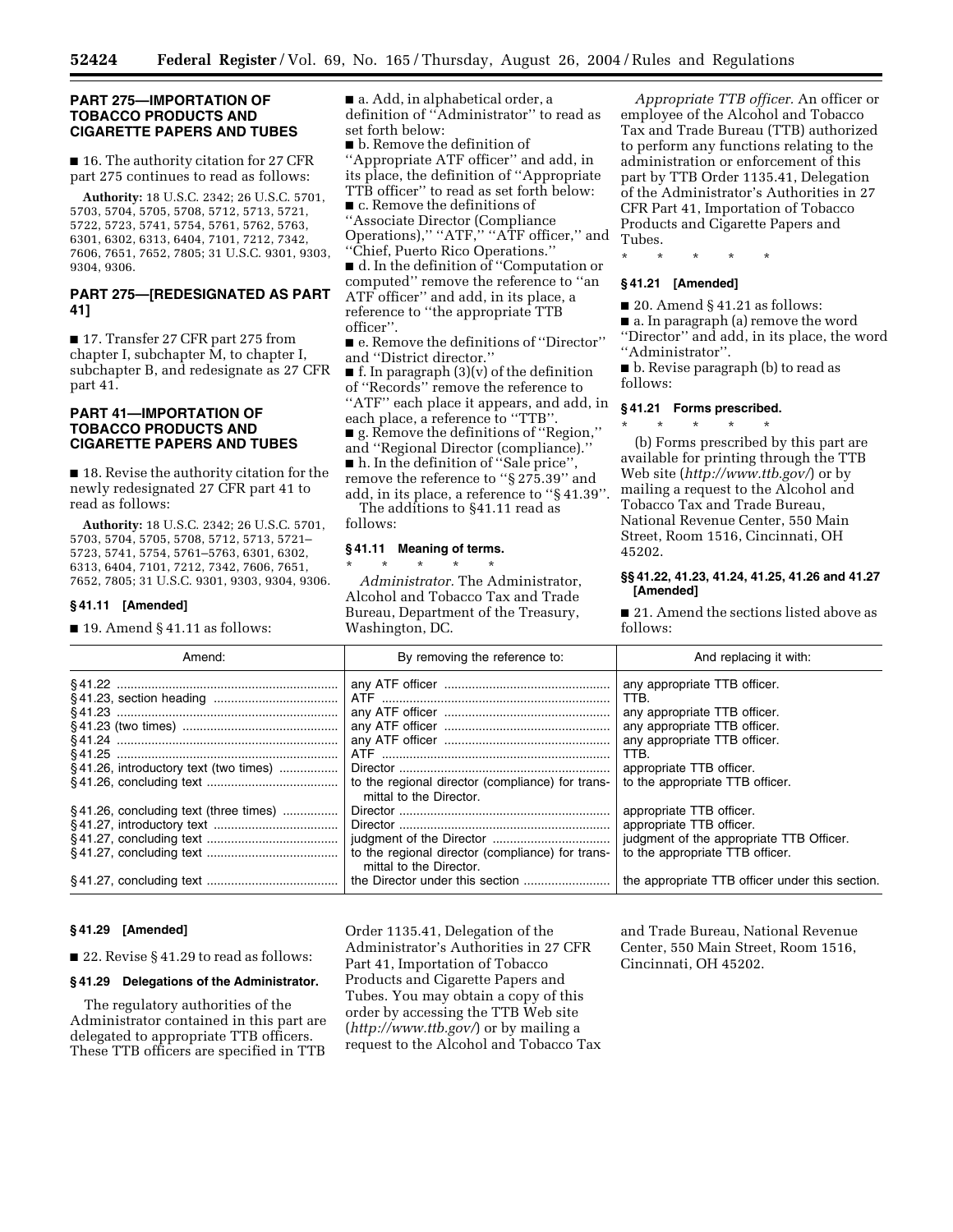۰

§§ 41.31, 41.40, 41.63, 41.71, 41.72c, 41.73,<br>41.74, 41.75, 41.81, 41.82, 41.83, 41.85, 41.85a, 41.86, 41.101, 41.105, 41.106, 41.109, 41.110, 41.111, 41.112, 41.113, 41.114,<br>41.114a, 41.115, 41.115a, 41.116, 41.121, 41.122, 41.123, 41.124, 41.125, 41.126, 41.127, 41.128, 41.129, 41.161, 41.163, 41.165, 41.170, 41.171, 41.172, 41.173, 41.174, 41.181, 41.182, 41.190, 41.191,<br>41.192, 41.193, 41.194, 41.195, 41.196, 41.197, 41.198, 41.199, 41.200, 41.201, 41.202, 41.203, 41.206, 41.207, 41.208, 41.220, 41.221, 41.222, 41.223, 41.224, 41.225, 41.226, 41.227, and 41.228 [Amended]

23. Amend the sections listed above as follows:

| Amend | By removing the reference to:                                                              | And replacing it with:     |
|-------|--------------------------------------------------------------------------------------------|----------------------------|
|       |                                                                                            | §41.39                     |
|       |                                                                                            | §41.11                     |
|       |                                                                                            | §41.11                     |
|       |                                                                                            | §41.75                     |
|       |                                                                                            | §41.72b(b)                 |
|       |                                                                                            | §41.72b(a)                 |
|       |                                                                                            | §41.75                     |
|       |                                                                                            | §41.75                     |
|       |                                                                                            | §41.50                     |
|       |                                                                                            | §41.82                     |
|       |                                                                                            | §§41.85 and 41.85a         |
|       |                                                                                            | \$41.31                    |
|       |                                                                                            | §§41.85, 41.85a, or 41.135 |
|       |                                                                                            | §41.151                    |
|       |                                                                                            | \$41.83                    |
|       |                                                                                            | §41.83                     |
|       |                                                                                            | $§$ 41.82(b) and (c)       |
|       |                                                                                            | §41.86                     |
|       |                                                                                            | TTB                        |
|       |                                                                                            | §41.86                     |
|       |                                                                                            | §§41.85 or 41.85a          |
|       | ATF                                                                                        | TTB                        |
|       | ATF                                                                                        | <b>TTB</b>                 |
|       | ATF                                                                                        | TTB                        |
|       | ATF                                                                                        | TTB                        |
|       |                                                                                            | §41.105                    |
|       |                                                                                            | <b>TTB</b>                 |
|       |                                                                                            | §§41.30 through 41.35      |
|       | ATF.                                                                                       | TTB                        |
|       |                                                                                            | TTB                        |
|       |                                                                                            | appropriate TTB officer    |
|       |                                                                                            | §41.112                    |
|       |                                                                                            | §§41.30 through 41.35      |
|       | ATF.                                                                                       | TTB                        |
|       | ATF                                                                                        | TTB                        |
|       |                                                                                            | appropriate TTB officer    |
|       |                                                                                            | §41.114                    |
|       | Regional Director (compliance), Bureau of Al-<br>cohol, Tobacco and Firearms, Atlanta, GA. | appropriate TTB officer    |
|       |                                                                                            | §41.114                    |
|       |                                                                                            | §41.115                    |
|       |                                                                                            | §41.115a                   |
|       |                                                                                            | §41.115a                   |
|       | office of the Chief, Puerto Rico Operations                                                | appropriate TTB officer    |
|       |                                                                                            | §41.114                    |
|       |                                                                                            | appropriate TTB officer    |
|       |                                                                                            | 27 CFR 41.114              |
|       |                                                                                            | \$41.121                   |
|       |                                                                                            | §41.114                    |
|       |                                                                                            | §41.116                    |
|       |                                                                                            | §41.121                    |
|       |                                                                                            | appropriate TTB officer    |
|       |                                                                                            | §41.115a                   |
|       |                                                                                            | appropriate TTB officer    |
|       |                                                                                            | §41.115                    |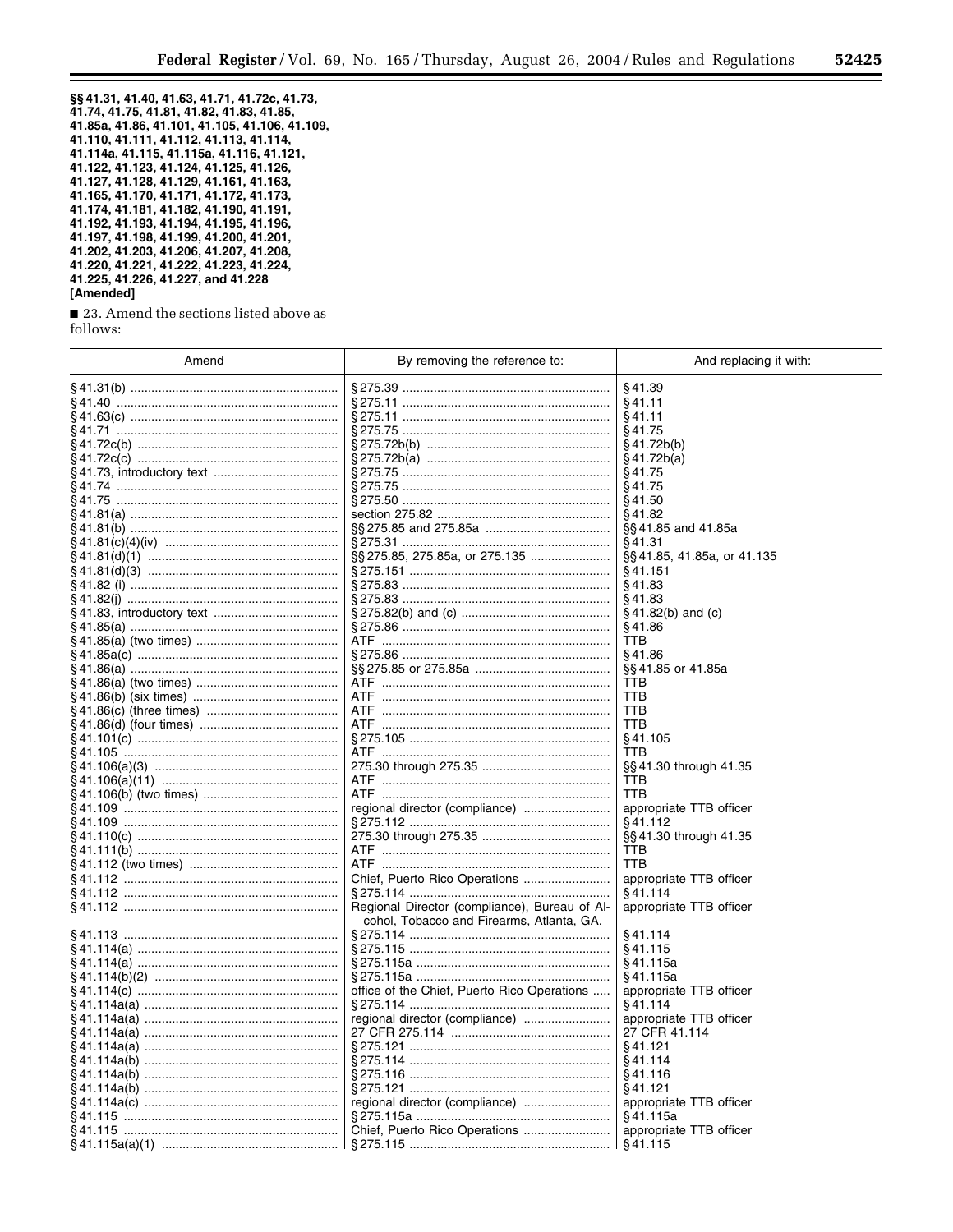÷.

 $\equiv$ 

| Amend | By removing the reference to:                                                                                                                                                                                                          | And replacing it with:                        |
|-------|----------------------------------------------------------------------------------------------------------------------------------------------------------------------------------------------------------------------------------------|-----------------------------------------------|
|       | the regional director (compliance), for each<br>region in which taxes are paid.                                                                                                                                                        | the appropriate TTB officer                   |
|       |                                                                                                                                                                                                                                        | §41.105                                       |
|       |                                                                                                                                                                                                                                        | §41.114                                       |
|       |                                                                                                                                                                                                                                        | §41.115                                       |
|       |                                                                                                                                                                                                                                        | appropriate TTB officer                       |
|       |                                                                                                                                                                                                                                        | appropriate TTB officer                       |
|       |                                                                                                                                                                                                                                        | TTB                                           |
|       | regional director (compliance)                                                                                                                                                                                                         | appropriate TTB officer                       |
|       |                                                                                                                                                                                                                                        | §41.111                                       |
|       |                                                                                                                                                                                                                                        | TTB-prescribed document                       |
|       |                                                                                                                                                                                                                                        | §41.121                                       |
|       |                                                                                                                                                                                                                                        | §41.123                                       |
|       | regional director (compliance)                                                                                                                                                                                                         | appropriate TTB officer                       |
|       |                                                                                                                                                                                                                                        | §41.121                                       |
|       |                                                                                                                                                                                                                                        | §41.114a                                      |
|       | regional director (compliance)                                                                                                                                                                                                         | appropriate TTB officer                       |
|       |                                                                                                                                                                                                                                        | §41.136                                       |
|       |                                                                                                                                                                                                                                        | the appropriate TTB officer                   |
|       |                                                                                                                                                                                                                                        | appropriate TTB officer                       |
|       |                                                                                                                                                                                                                                        | §41.127                                       |
|       |                                                                                                                                                                                                                                        | appropriate TTB officer                       |
|       |                                                                                                                                                                                                                                        | §41.128                                       |
|       |                                                                                                                                                                                                                                        | §41.127                                       |
|       |                                                                                                                                                                                                                                        | §41.120                                       |
|       |                                                                                                                                                                                                                                        | appropriate TTB officer                       |
|       | satisfaction of the regional director (compli-<br>ance).                                                                                                                                                                               | satisfaction of the appropriate TTB officer   |
|       | filed with the regional director (compliance) for<br>the region in which the tax or liability was                                                                                                                                      | filed with the appropriate TTB officer        |
|       | assessed.<br>satisfactory to the regional director (compli-                                                                                                                                                                            | satisfactory to the appropriate TTB officer   |
|       | ance).                                                                                                                                                                                                                                 | §41.165                                       |
|       | §§275.170 and 275.171 or §§275.172 and<br>275.173.                                                                                                                                                                                     | §§41.170 and 41.171 or §§41.172 and<br>41.173 |
|       | regional director (compliance) for the region in<br>which the tax was paid, or, where the tax<br>was paid in more than one region, with the<br>regional director (compliance) for any one<br>of the regions in which the tax was paid. | appropriate TTB officer                       |
|       |                                                                                                                                                                                                                                        | §41.163                                       |
|       | regional director (compliance)                                                                                                                                                                                                         | appropriate TTB officer                       |
|       |                                                                                                                                                                                                                                        | TTB                                           |
|       |                                                                                                                                                                                                                                        | §41.163                                       |
|       |                                                                                                                                                                                                                                        | TTB                                           |
|       | regional director (compliance) for the region in<br>which the tobacco products and cigarette<br>papers and tubes are assembled.                                                                                                        | appropriate TTB officer                       |
|       |                                                                                                                                                                                                                                        | §41.22                                        |
|       |                                                                                                                                                                                                                                        | TTB                                           |
|       |                                                                                                                                                                                                                                        | appropriate TTB officer                       |
|       | regional director (compliance) may assign an<br>ATF officer to.                                                                                                                                                                        | appropriate TTB officer may                   |
|       | regional director (compliance) may authorize                                                                                                                                                                                           | appropriate TTB officer may authorize         |
|       |                                                                                                                                                                                                                                        | §41.163                                       |
|       | regional director (compliance) for the region in<br>which the tobacco products and cigarette<br>papers and tubes are assembled.                                                                                                        | appropriate TTB officer                       |
|       |                                                                                                                                                                                                                                        | §41.22                                        |
|       |                                                                                                                                                                                                                                        | TTB                                           |
|       |                                                                                                                                                                                                                                        | appropriate TTB officer                       |
|       | regional director (compliance) may assign an<br>ATF officer to.                                                                                                                                                                        | appropriate TTB to officer may                |
|       | regional director (compliance) may authorize                                                                                                                                                                                           | appropriate TTB officer may authorize         |
|       |                                                                                                                                                                                                                                        | the appropriate TTB officer                   |
|       |                                                                                                                                                                                                                                        | The appropriate TTB officer                   |
|       |                                                                                                                                                                                                                                        | §41.39                                        |
|       |                                                                                                                                                                                                                                        | §41.81                                        |
|       |                                                                                                                                                                                                                                        | TTB                                           |
|       |                                                                                                                                                                                                                                        | §41.181                                       |
|       |                                                                                                                                                                                                                                        | appropriate TTB officer                       |
|       |                                                                                                                                                                                                                                        | the appropriate TTB officer                   |
|       |                                                                                                                                                                                                                                        | §41.22                                        |